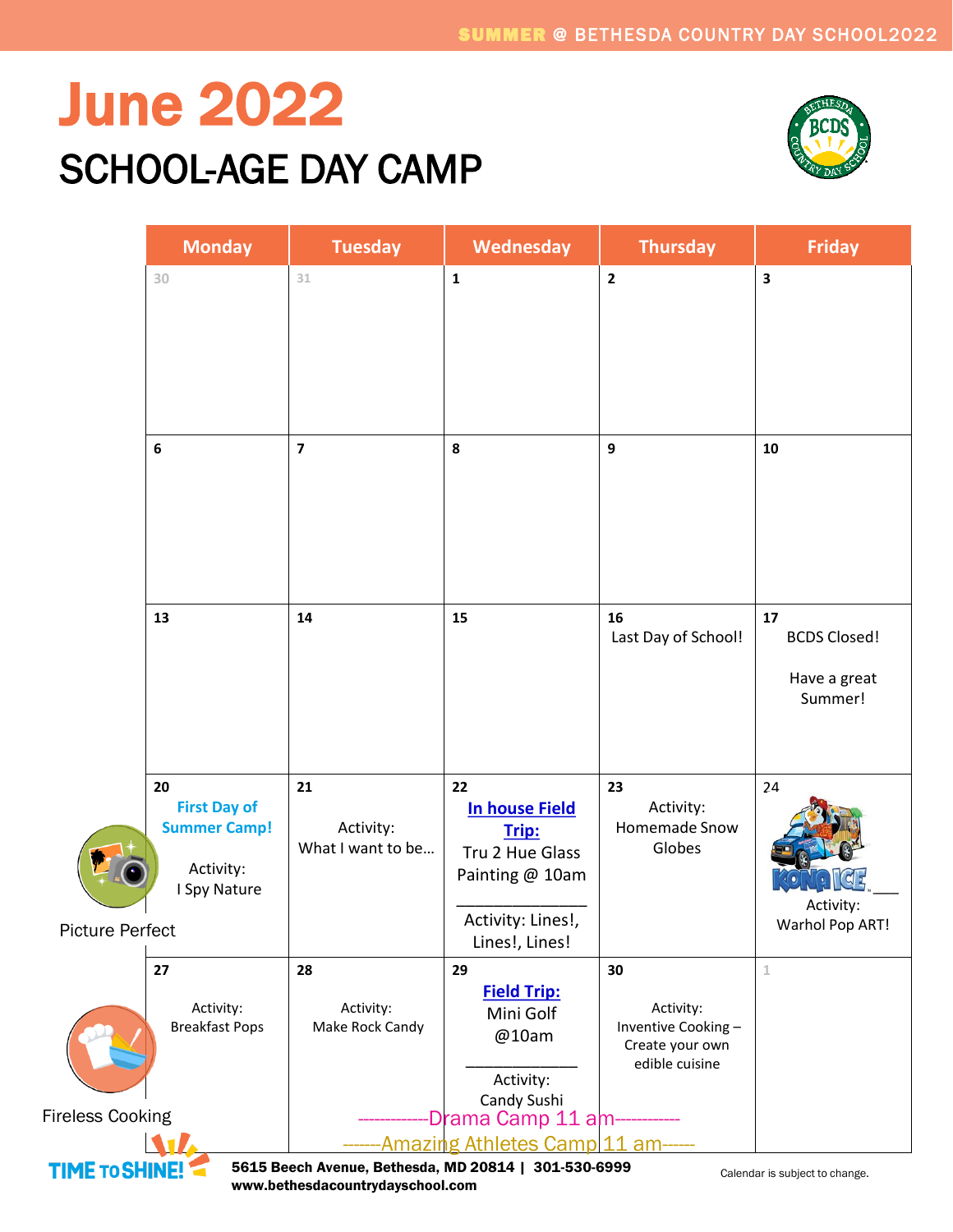## July 2022 SCHOOL-AGE DAY CAMP



| <b>Activity: Ball</b><br><b>Drop</b>                                              | <b>Tuesday</b>                                | Wednesday                                                                                                                                        | <b>Thursday</b>                                                               | <b>Friday</b>                                          |
|-----------------------------------------------------------------------------------|-----------------------------------------------|--------------------------------------------------------------------------------------------------------------------------------------------------|-------------------------------------------------------------------------------|--------------------------------------------------------|
| 27                                                                                | 28                                            | 29                                                                                                                                               | 30                                                                            | $\mathbf{1}$<br>Activity:<br><b>Brownie Popsicles</b>  |
| 4<br>Happy 4 <sup>th</sup> of July!<br><b>BCDS Closed</b><br><b>3D Structures</b> | 5<br>Activity:<br>Build 100 Cup<br>Structures | 6<br><b>Field Trip:</b><br><b>Butler's Orchard</b><br>10am<br>Activity: Egg Drop<br>Challenge                                                    | $\overline{ }$<br>Activity:<br><b>Create Pool Noodle</b><br><b>Structures</b> | 8<br>Activity:<br><b>Create Geometry</b><br>Structures |
| 11<br>Activity:<br><b>Squirt Painting</b><br>Liquid Chalk<br><b>Color Wars</b>    | 12<br>Activity:<br>Watercolor with<br>Yarn    | <b>Field Trip:</b><br>13<br><b>Little Towns</b><br>$Museum -$<br>Group A)10:30am<br>Group B) 12:30pm<br>Soccer Shots 11am<br>Kyle's Karate 11 am | 14<br>Activity:<br><b>Color Scavenger</b><br>Hunt                             | 15<br>Activity:<br><b>Rainbow Fruit</b><br>Kabobs      |
| 18<br>Activity:<br>razy Self Portraits<br><b>Visionary Arts</b>                   | 19<br>Activity:<br>Wax Paper Lantern          | 20<br><b>In house Field</b><br>Trip:<br>Tru to Hue<br><b>Pottery Painting</b><br>10am<br>Encanto Dance Camp 10 am--                              | 21<br>Activity:<br>Create VanGogh's<br><b>Sunflowers</b>                      | 22<br>Activity:<br>Sandpaper T-Shirts                  |
| 25<br>Activity:<br>Suck it Up<br>Let the Games Begin                              | 26<br>Activity:<br>Bounce it                  | 27<br><b>Field Trip:</b><br><b>Imagination Stage</b><br>10am<br>Activity: Ball Drop<br>-Tennis Camp 10am∤                                        | 28<br>Activity:<br><b>Breakfast Scramble</b>                                  | 29<br>Activity:<br>Nerd Attack                         |